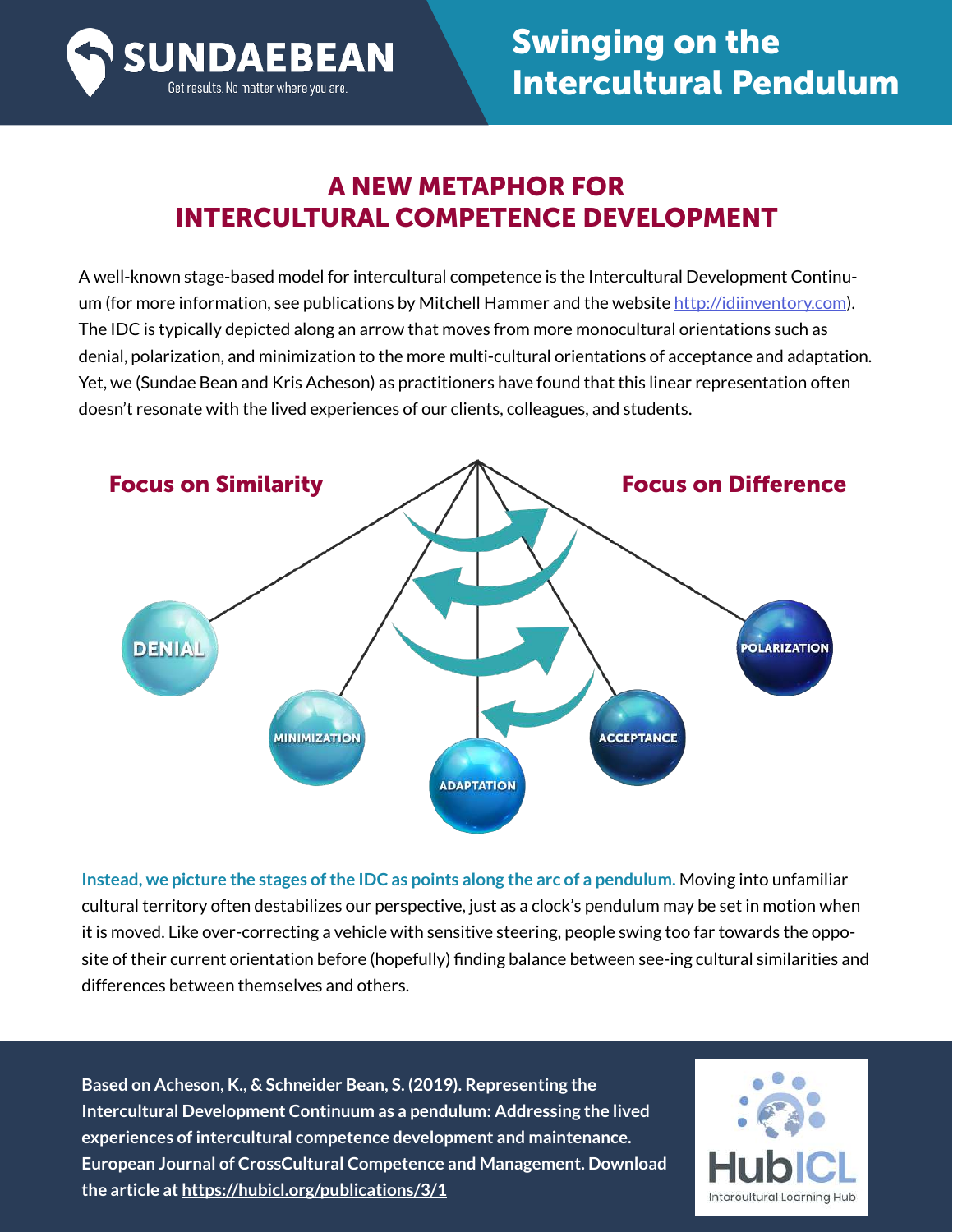

## INSIGHTS OF THE PENDULUM METAPHOR

Movement on the pendulum can occur in either direction over the long-term or even from moment to moment. Starting from one side or the other will often result in extreme swings, where as those starting from closer to the center will be able to return to balance more quickly and easily. The image below illustrates some forces that can affect our pendulums—magnets are exterior forces which tend to pull the pendulum towards too much focus on similarity or too much focus on difference. Notice that tourist lifestyles can act as magnets on both sides: they can both buffer us from local customs and encourage us to frame the world in terms of us vs. them.

**Examples of Magnets:**

- **Religion**
- **Separatism (e.g., isolation in an expat community)**
- **Moments of connection with others**
- **Tourist life style**



#### Focus on Similarity Focus on Difference

**Examples of Magnets:**

- **Traumatic encounters with difference**
- **Moments of conflict with others**
- **Tourist life style**

**Examples of Anchors:**

- **Physical and emotional health**
- **Strong diverse social networks**
- **Habits of mindfulness**

Like magnets, anchors also exert force on the pendulum, but rather than pulling you away from your habitual orientation, anchors ground you and allow you to resist swinging to previous stages on the IDC in times of stress. While magnets operate on the pendulum largely outside of our control, anchors require deliberate cultivation on our part; we must drop anchors if we want them to help hold us in place. Expat fatigue is common for those who don't cultivate strong anchors to aid their emotional and physical resilience.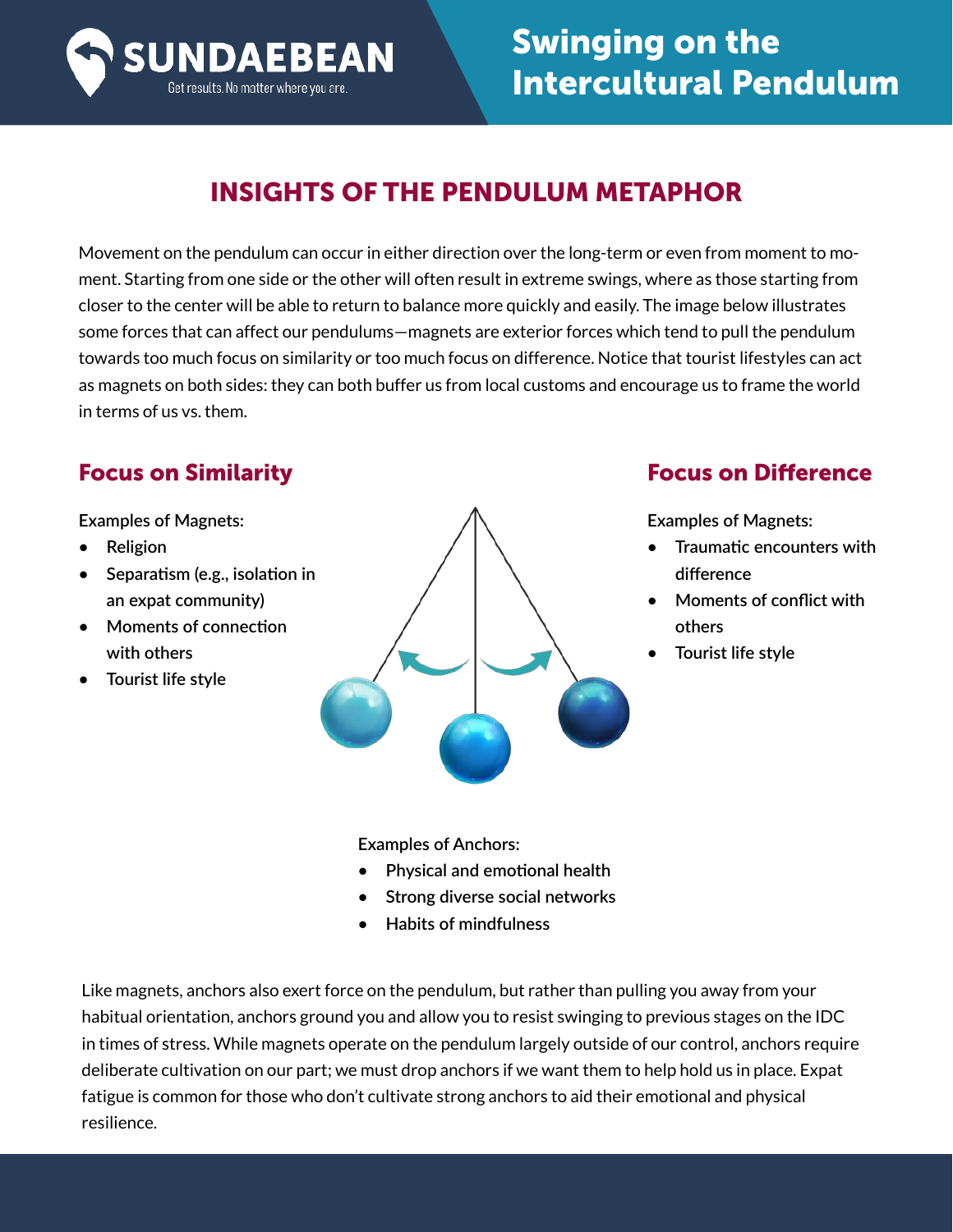

### YOUR PERSONALIZED PENDULUM

Now it's your turn: Research suggests that best results may be gained from the use of the Intercultural Development Inventory as a formative assessment. However, reflection using a tool like the pendulum can also be a very useful strategy. **This fillable .pdf can be printed once you are finished so you have a record of your reflection.** 

Where do you think you are on the pendulum's arc right now? Are you stable or swinging (or perhaps anticipating an upcoming swing)? Do you tend to focus too much on how you are similar to or different from other people in your life (home, work, community)?

Now use the graphic below to think through your own personal magnets and anchors...

**Magnets that make you focus too much on cultural similarities:**



**Magnets that make you focus too much on cultural differences:**

**Anchors that make you balanced and stable:**